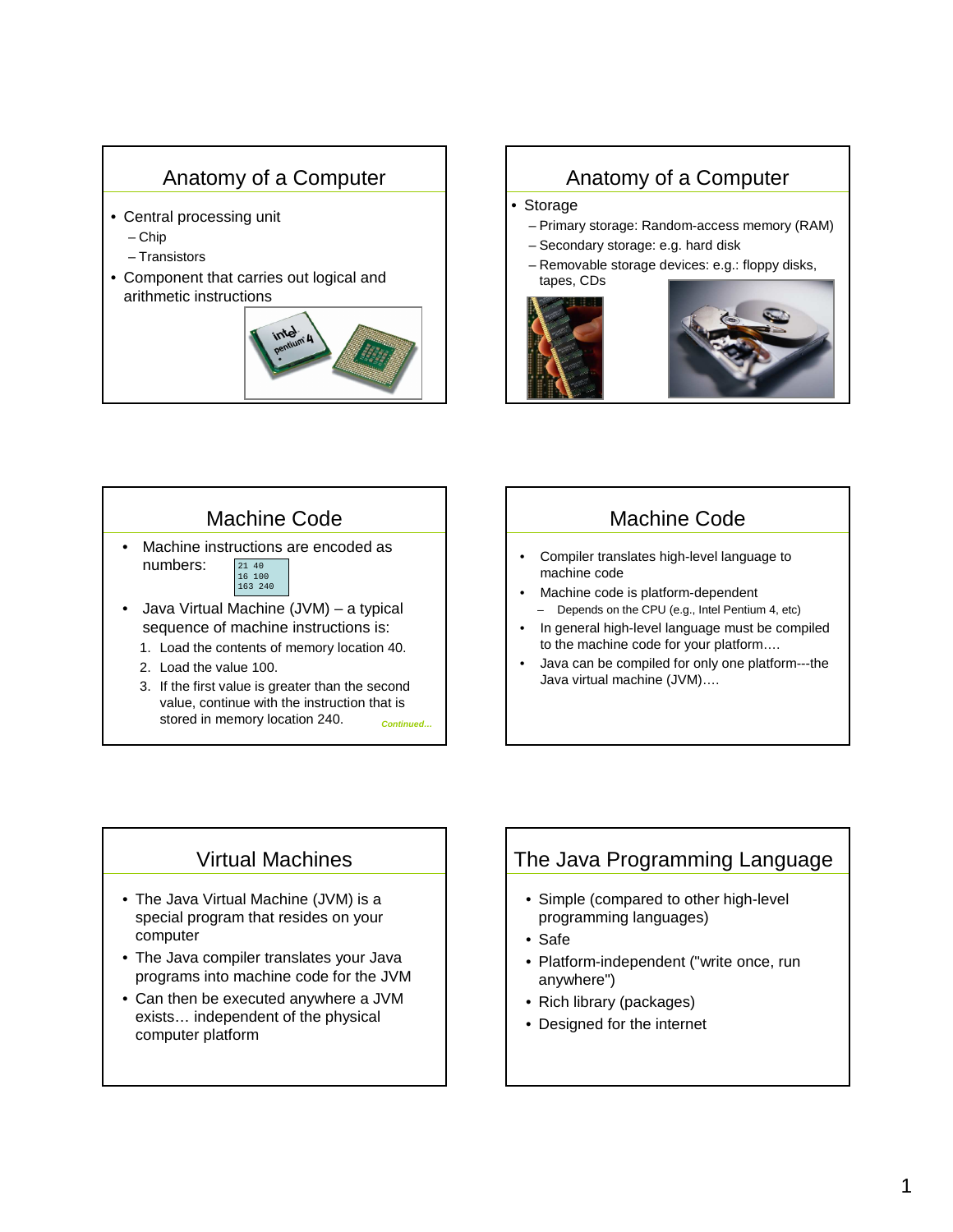

Let's look at an example Java program

- First, in a textfile…
- We'll look at the different elements of the program…
- We'll see how to compile it from the command line…
- We'll see how to run it from the command line…
- Then, we'll look at all of this in an IDE